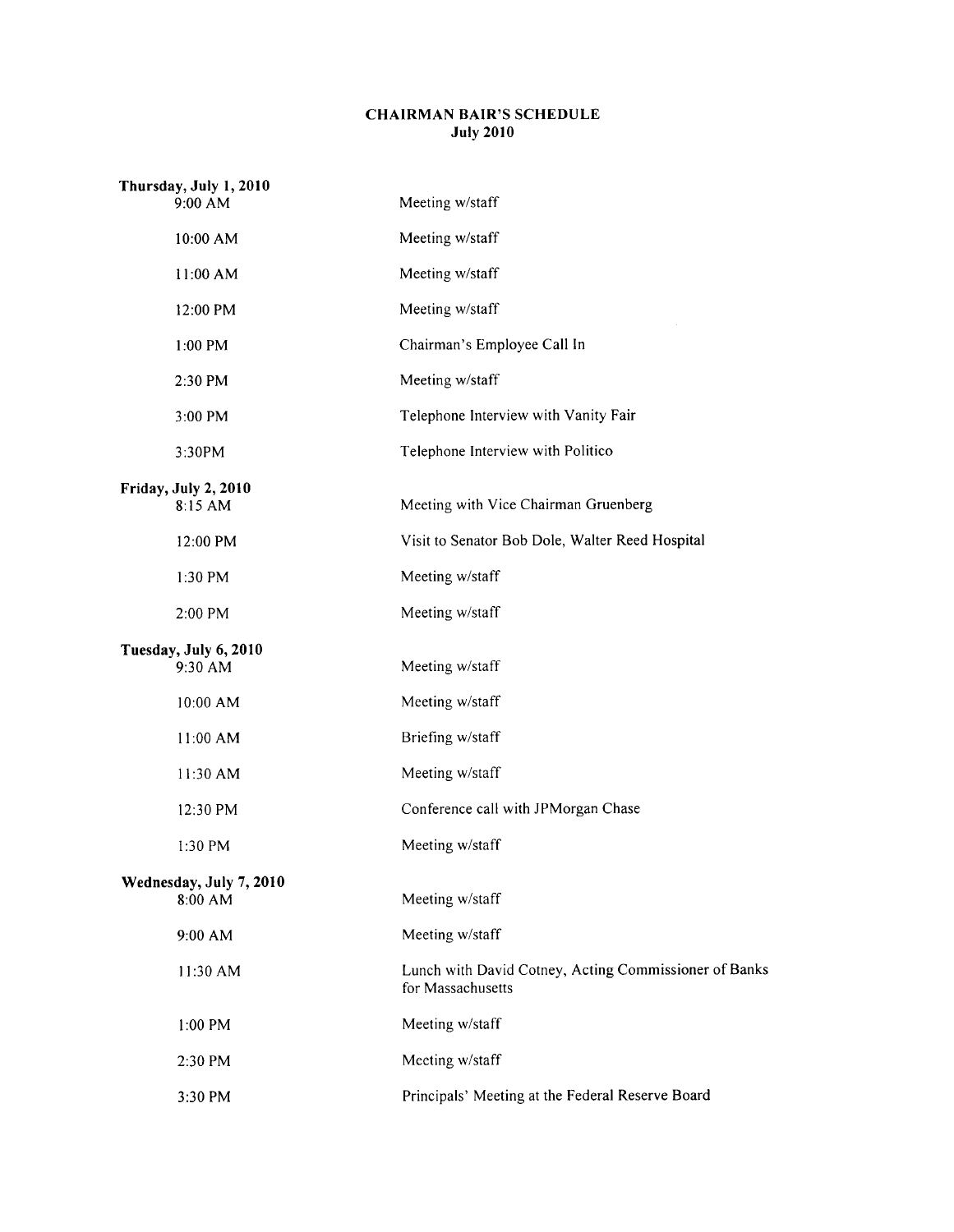| Thursday, July 8, 2010<br>10:00 AM       | Meeting w/staff                                                                                                                                                                                                                                                                                                                                                                                                                                                                                                                                                                                                           |
|------------------------------------------|---------------------------------------------------------------------------------------------------------------------------------------------------------------------------------------------------------------------------------------------------------------------------------------------------------------------------------------------------------------------------------------------------------------------------------------------------------------------------------------------------------------------------------------------------------------------------------------------------------------------------|
| 11:00 AM                                 | 2009 GAO Audit Exit Conference                                                                                                                                                                                                                                                                                                                                                                                                                                                                                                                                                                                            |
| 12:00 PM                                 | Lunch with Vice Chairman Gruenberg                                                                                                                                                                                                                                                                                                                                                                                                                                                                                                                                                                                        |
| $1:00$ PM                                | FFIEC Meeting                                                                                                                                                                                                                                                                                                                                                                                                                                                                                                                                                                                                             |
| $3:30$ PM                                | Principals' Meeting at Treasury                                                                                                                                                                                                                                                                                                                                                                                                                                                                                                                                                                                           |
| Friday, July 9, 2010<br>9:00 AM          | Telephone Interview with Wall Street Journal                                                                                                                                                                                                                                                                                                                                                                                                                                                                                                                                                                              |
| 10:00 AM                                 | Meeting w/staff                                                                                                                                                                                                                                                                                                                                                                                                                                                                                                                                                                                                           |
| 11:00 AM                                 | Meeting w/staff                                                                                                                                                                                                                                                                                                                                                                                                                                                                                                                                                                                                           |
| 11:45 AM                                 | Meeting w/staff                                                                                                                                                                                                                                                                                                                                                                                                                                                                                                                                                                                                           |
| $1:00$ PM                                | Interview with Bloomberg Television                                                                                                                                                                                                                                                                                                                                                                                                                                                                                                                                                                                       |
| $2:00$ PM                                | Interview with Washington Post                                                                                                                                                                                                                                                                                                                                                                                                                                                                                                                                                                                            |
| $3:00$ PM                                | Meeting w/staff                                                                                                                                                                                                                                                                                                                                                                                                                                                                                                                                                                                                           |
| <b>Monday, July 12, 2010</b><br>10:30 AM | FDIC Board Meeting                                                                                                                                                                                                                                                                                                                                                                                                                                                                                                                                                                                                        |
| $1:15$ PM                                | Meeting with the Economic and Monetary Affairs<br>Committee of the European Parliament: Arlene McCarthy,<br>Vice Chair, Committee on Economic and Monetary Affairs,<br>Sharon Bowles, Chair, Committee on Economic<br>and Monetary Affairs, Astrid Lulling, Member of the<br>Parliament's Bureau, Elisa Ferreira, Group of the<br>Progressive Alliance of Socialists and Democrats in the<br>European Parliament, Pascal Canfin, Group of the Greens/<br>European Free Alliance in the European Parliament,<br>Derk Jan Eppink, Member of the ECR Bureau, Slavi Binev,<br>Non-attached Member of the European Parliament, |
| 2:00 PM                                  | Meeting w/staff                                                                                                                                                                                                                                                                                                                                                                                                                                                                                                                                                                                                           |
| 2:30 PM                                  | Meeting w/staff                                                                                                                                                                                                                                                                                                                                                                                                                                                                                                                                                                                                           |
| 3:30 PM                                  | Telephone Call from Senator Charles Grassley (R-IA)                                                                                                                                                                                                                                                                                                                                                                                                                                                                                                                                                                       |
| 4:30 PM                                  | Meeting with Sir John Vickers, Chairman, U.K.<br>Independent Commission on Banking                                                                                                                                                                                                                                                                                                                                                                                                                                                                                                                                        |
| Tuesday, July 13, 2010<br>8:15 AM        | Telephone Call from Kenneth Feinberg, Treasury                                                                                                                                                                                                                                                                                                                                                                                                                                                                                                                                                                            |
| 9:00 AM                                  | Meeting w/staff                                                                                                                                                                                                                                                                                                                                                                                                                                                                                                                                                                                                           |

- 2 -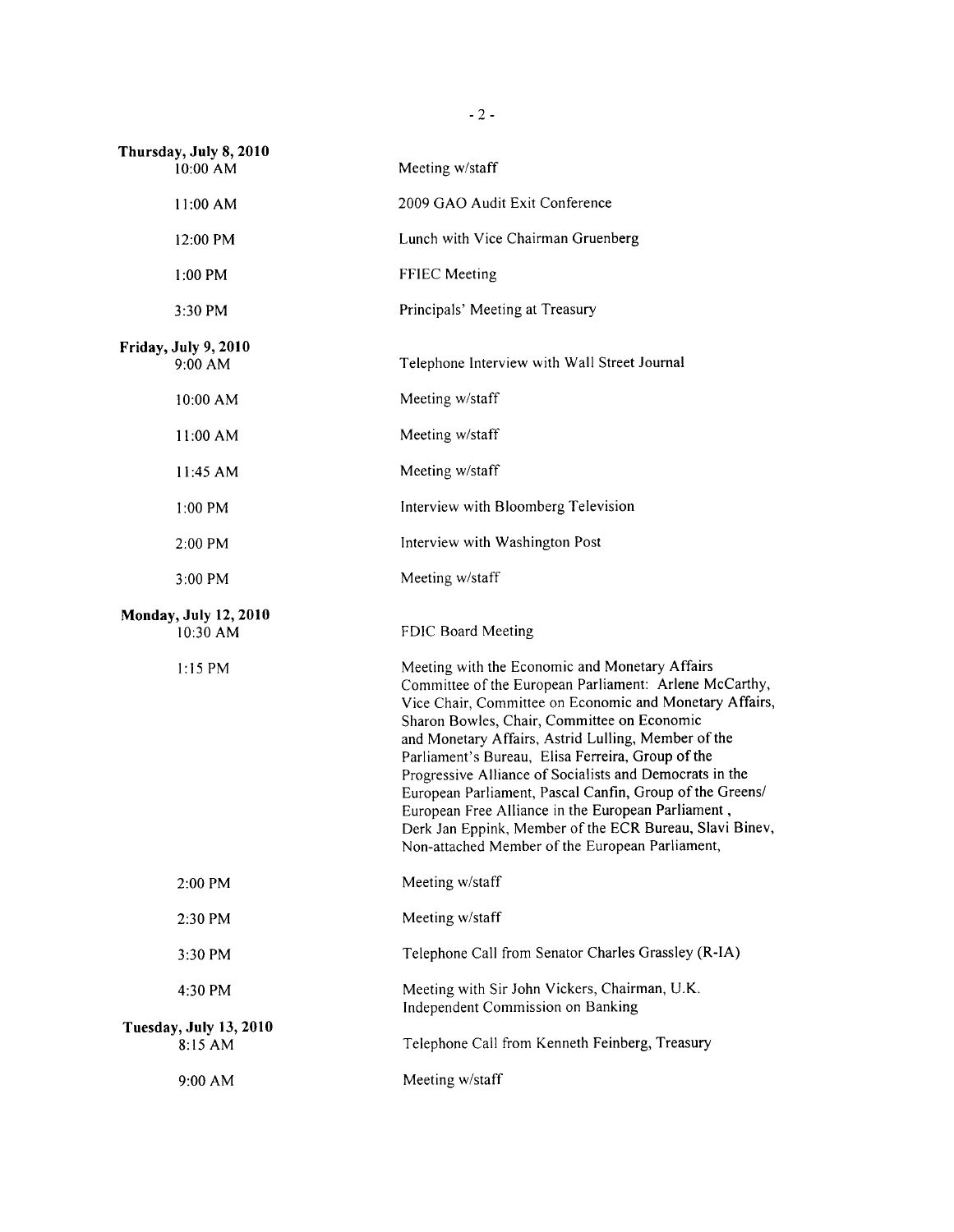|                                   | 10:30 AM                                | Meeting with Senator Scott Brown (R-MA)                                 |
|-----------------------------------|-----------------------------------------|-------------------------------------------------------------------------|
|                                   | 12:00 PM                                | Meeting w/staff                                                         |
|                                   | $1:00$ PM                               | Meeting w/staff                                                         |
|                                   | 1:30 PM                                 | Meeting w/staff                                                         |
|                                   | 2:00 PM                                 | Meeting w/staff                                                         |
|                                   | 3:00 PM                                 | Travel to Zurich, Switzerland                                           |
|                                   | Wednesday, July 14, 2010                |                                                                         |
|                                   | All Day                                 | Attend meetings of the Basel Committee on<br><b>Banking Supervision</b> |
|                                   | Thursday, July 15, 2010<br>All Day      | Attend meetings of the Basel Committee on<br><b>Banking Supervision</b> |
|                                   | <b>Friday, July 16, 2010</b><br>3:26 PM | Return to Washington, D.C.                                              |
|                                   | <b>Monday, July 19, 2010</b><br>8:30 AM | Meeting w/staff                                                         |
|                                   | 9:30 AM                                 | Meeting w/staff                                                         |
|                                   | 10:00 AM                                | Meeting w/staff                                                         |
|                                   | 11:00 AM                                | Meeting w/staff                                                         |
|                                   | 12:00 PM                                | Lunch with Director Curry                                               |
|                                   | 2:00 PM                                 | Meeting w/staff                                                         |
|                                   | 2:30 PM                                 | Meeting w/staff                                                         |
|                                   | 3:30 PM                                 | Meeting w/staff                                                         |
|                                   | 4:30 PM                                 | Interview with the Financial Times                                      |
|                                   | 5:00 PM                                 | Meeting w/staff                                                         |
| Tuesday, July 20, 2010<br>9:00 AM |                                         | Meeting w/staff                                                         |
|                                   | 9:30 AM                                 | Meeting w/staff                                                         |
|                                   | 10:00 AM                                | Meeting w/staff                                                         |
|                                   | 11:30 AM                                | Meeting w/staff                                                         |

- 3 -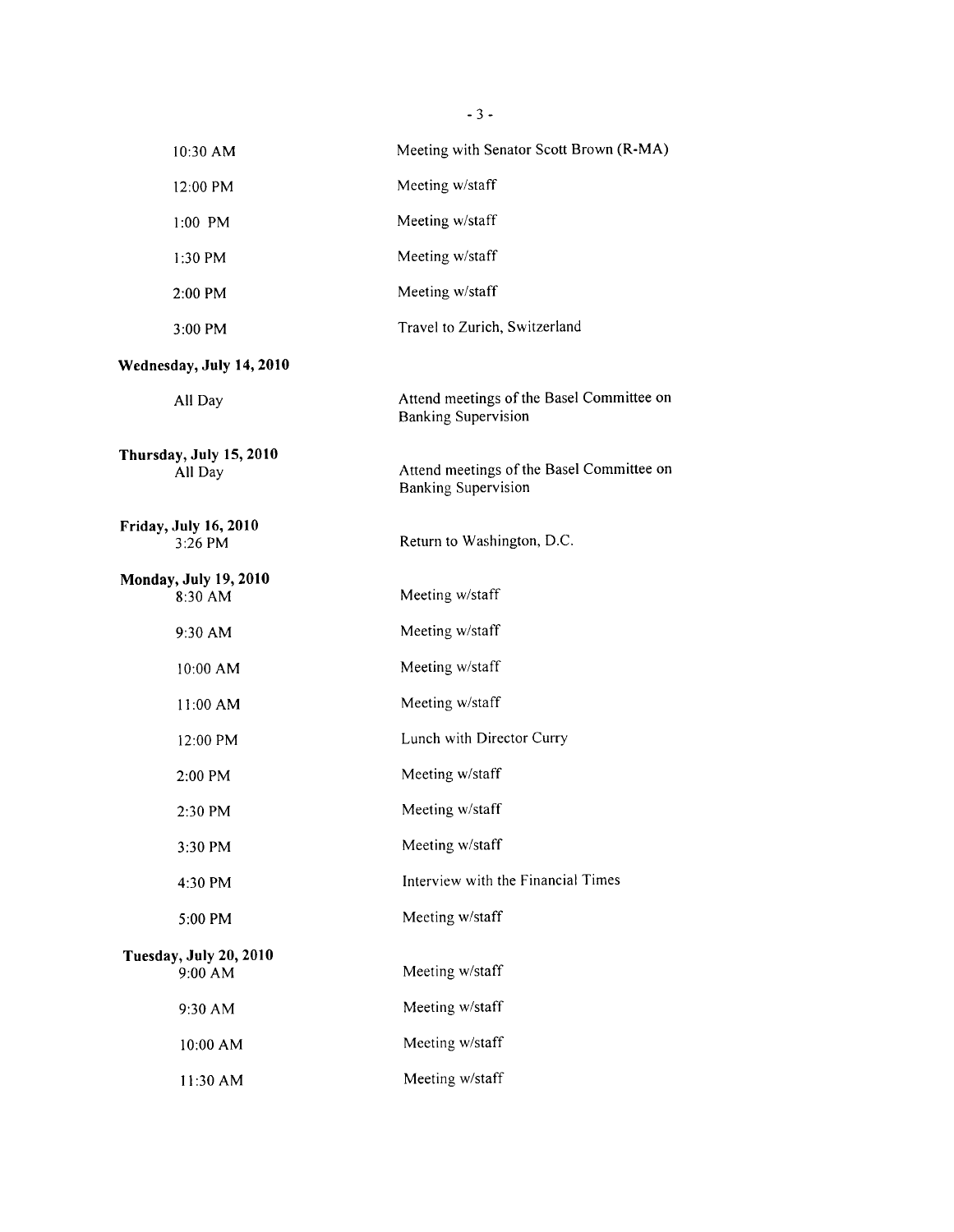|                                         | $-4-$                                                                                                                                                                                             |
|-----------------------------------------|---------------------------------------------------------------------------------------------------------------------------------------------------------------------------------------------------|
| 12:00 PM                                | Lunch with Vice Chairman Gruenberg                                                                                                                                                                |
| 1:30 PM                                 | Telephone call with Suze Orman                                                                                                                                                                    |
| $2:00$ PM                               | Meeting w/staff                                                                                                                                                                                   |
| 2:30 PM                                 | Telephone call with Keith Leibfried, Chairman,<br>President and CEO, First Federal Bank of Florida                                                                                                |
| 3:00 PM                                 | Meeting w/staff                                                                                                                                                                                   |
| 4:00 PM                                 | Meeting w/staff                                                                                                                                                                                   |
| Wednesday, July 21, 2010<br>$9:00$ AM   | Meeting w/staff                                                                                                                                                                                   |
| $11:00$ AM                              | Attend signing of the Dodd/Frank Financial<br>Reform Bill, Ronald Reagan Building                                                                                                                 |
| $1:00$ PM                               | Briefing w/staff                                                                                                                                                                                  |
| $2:00$ PM                               | Briefing w/staff                                                                                                                                                                                  |
| 3:00 PM                                 | Interview with Nikkei Financial News                                                                                                                                                              |
| Thursday, July 22, 2010<br>9:00 AM      | Briefing w/staff                                                                                                                                                                                  |
| $10:00$ AM                              | Meeting with Citigroup: Jerry Grundhofer, Chairman,<br>CBNA; Director - Citigroup, Michael O'Neill, CBNA<br>Board Member, Gene McQuade, CEO, CBNA Director,<br>Michael Corbat, CEO, Citi Holdings |
| 11:00 AM                                | Meeting w/staff                                                                                                                                                                                   |
| 11:45 AM                                | Call from Howard Atkins, CEO, Wells Fargo                                                                                                                                                         |
| 1:00 PM                                 | Employee Call in on Organizational Changes                                                                                                                                                        |
| 2:30 PM                                 | Meeting with Gary Gensler, Chairman, and Senior Counsel<br>Cyrus Amir-Mokri, CFTC                                                                                                                 |
| 4:00 PM                                 | Depart for New York                                                                                                                                                                               |
| <b>Friday, July 23, 2010</b><br>9:00 AM | Interview for MSNBC Special on Empowering Women                                                                                                                                                   |
| 10:15 AM                                | Depart for New York Regional Office                                                                                                                                                               |
| 2:00 PM                                 | Roundtable with Forbes reporters and editors                                                                                                                                                      |
| 3:00 PM                                 | Interview with Intelligent Investing                                                                                                                                                              |
| 4:30 PM                                 | Interview with Fox Business News                                                                                                                                                                  |
|                                         |                                                                                                                                                                                                   |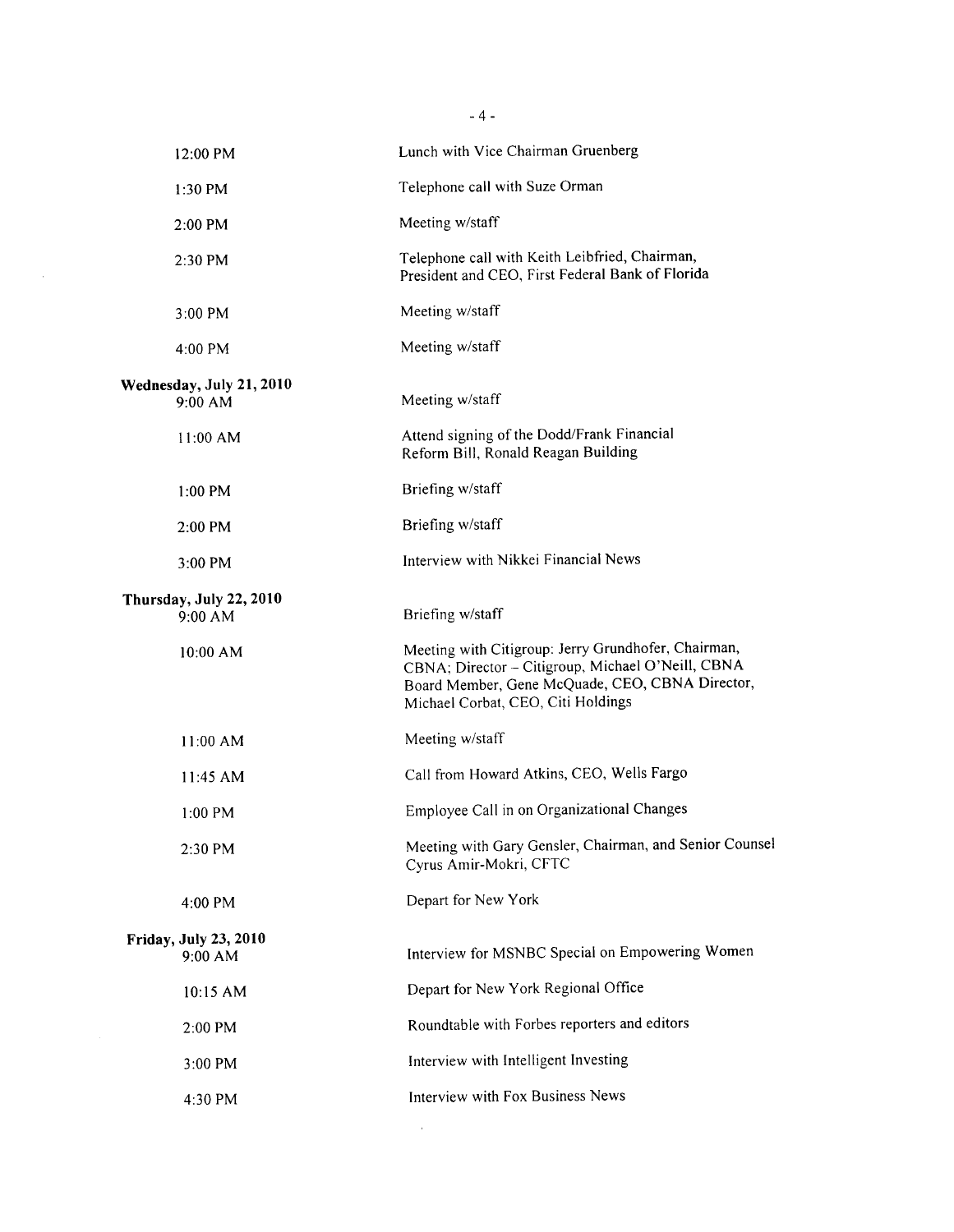| Saturday, July 24, 2010             | Travel to Zurich, Switzerland                                                                                                                                                                                                                    |
|-------------------------------------|--------------------------------------------------------------------------------------------------------------------------------------------------------------------------------------------------------------------------------------------------|
| <b>Sunday, July 25, 2010</b>        | Arrive Zurich, Switzerland                                                                                                                                                                                                                       |
| 6:00 PM                             | Dinner, Group of Governors and Heads of Supervision, Basel                                                                                                                                                                                       |
| Monday, July 26, 2010<br>All Day    | Attend meeting of the Group of Governors and<br>Heads of Supervision                                                                                                                                                                             |
| Tuesday, July 27, 2010<br>3:26 PM   | Arrive in Washington, D.C.                                                                                                                                                                                                                       |
| 5:00 PM                             | Call with Senator Susan Collins (R-ME)                                                                                                                                                                                                           |
| Wednesday, July 28, 2010<br>8:30 AM | Meeting w/staff                                                                                                                                                                                                                                  |
| 9:30 AM                             | Meeting w/staff                                                                                                                                                                                                                                  |
| 10:00 AM                            | Meeting with Vice Chairman Gruenberg                                                                                                                                                                                                             |
| 11:00 AM                            | Meeting w/staff                                                                                                                                                                                                                                  |
| 12:00 PM                            | Lunch with bankers from Tennessee, Virginia, North<br>Carolina, Mississippi and Florida                                                                                                                                                          |
| 2:00 PM                             | Stop by: Meeting with Faith Bautista and Bob Gnaizda                                                                                                                                                                                             |
| 2:30 PM                             | Meeting w/staff                                                                                                                                                                                                                                  |
| 3:00 PM                             | Attend farewell reception for Comptroller Dugan                                                                                                                                                                                                  |
| 5:30 PM                             | Meeting with Senator Dodd (D-CT)                                                                                                                                                                                                                 |
| Thursday, July 29, 2010<br>8:30 AM  | Meeting w/staff                                                                                                                                                                                                                                  |
| 9:30 AM                             | Coffee with Don Powell, former FDIC Chairman                                                                                                                                                                                                     |
| 10:00 AM                            | Meeting w/staff                                                                                                                                                                                                                                  |
| 11:00 AM                            | Telephone Interview with Austin-American Statesman                                                                                                                                                                                               |
| 11:30 AM                            | Telephone Call with Wall Street Journal                                                                                                                                                                                                          |
| 12:00 PM                            | Lunch with Wayne Abernathy, American Bankers Association                                                                                                                                                                                         |
| 1:00 PM                             | Meeting with Morgan Stanley: Ken deRegt, CRO, MS,<br>Sue Carroll, COO, MSBNA, Ben Prata, CFO, MSBNA,<br>Phil Blumberg, Executive Director, MSBNA, Jim Scott,<br>General Counsel, MSBNA and Rick Ostrander, MD, Sales and<br><b>Trading Legal</b> |

 $-5 -$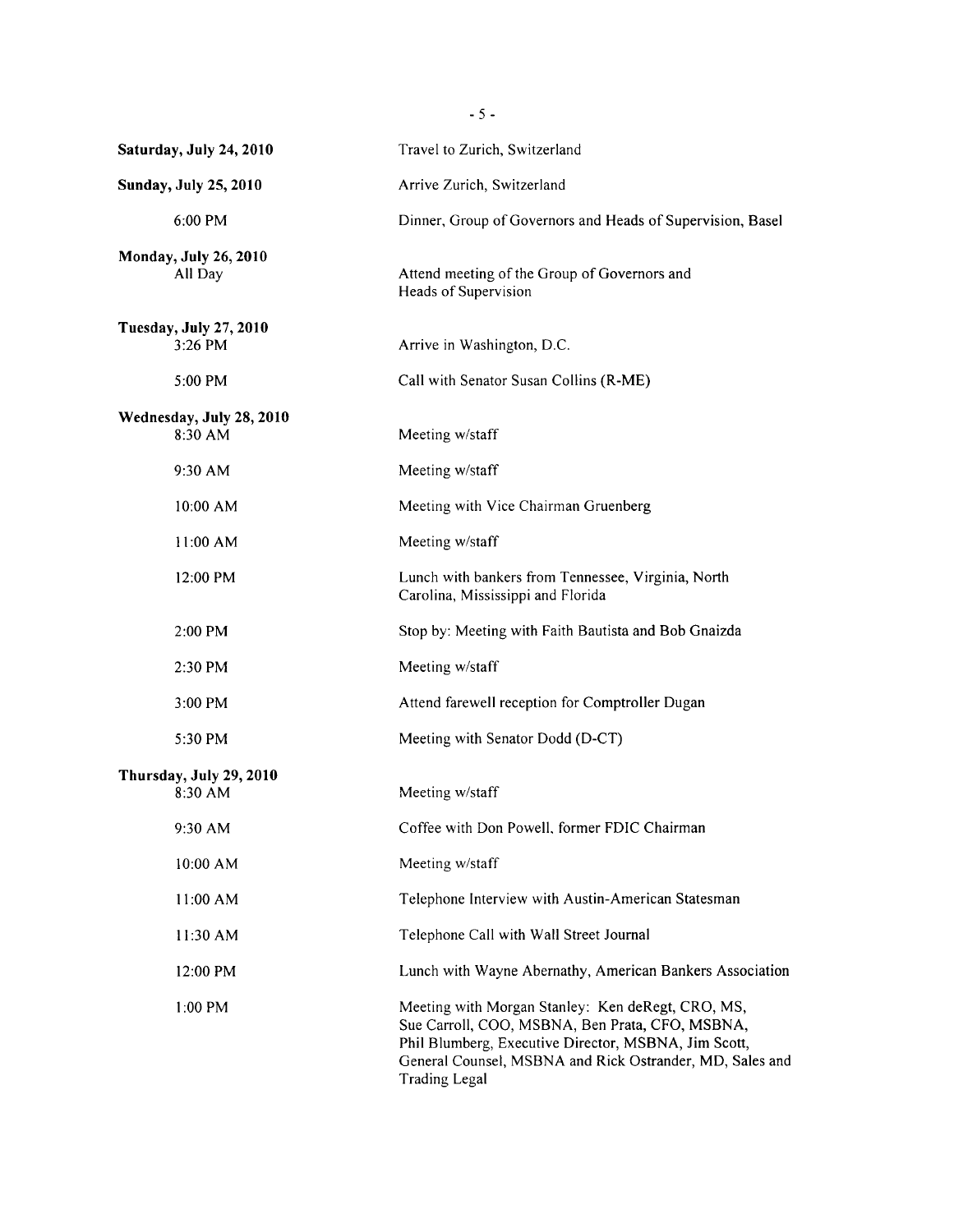| $2:00$ PM                                 | Meeting with Peter Weinberg, Partner, Perella Weinberg                                                                                                                                                                                                                                                                                                                                                                   |
|-------------------------------------------|--------------------------------------------------------------------------------------------------------------------------------------------------------------------------------------------------------------------------------------------------------------------------------------------------------------------------------------------------------------------------------------------------------------------------|
| $3:15$ PM                                 | Principals' Meeting at Treasury                                                                                                                                                                                                                                                                                                                                                                                          |
| <b>Friday, July 30, 2010</b><br>$9:30$ AM | Meeting w/staff                                                                                                                                                                                                                                                                                                                                                                                                          |
| $11:00$ AM                                | Meeting w/staff                                                                                                                                                                                                                                                                                                                                                                                                          |
| $12:00 \text{ PM}$                        | Lunch with Mark Pearce, Chief Deputy Commissioner of<br>Banks, State of North Carolina                                                                                                                                                                                                                                                                                                                                   |
| $1:00$ PM                                 | Meeting w/staff                                                                                                                                                                                                                                                                                                                                                                                                          |
| $2:00 \text{ PM}$                         | Meeting with Goldman Sachs: Craig Broderick, Chief Risk<br>Officer, Manda D'Agata, Treasurer, Americas Region,<br>Stephen Davies, Managing Director, Finance Division,<br>London, Brian Lee, Global Products Controller,<br>Hilary Ackermann, Co-Chief Risk Officer and Chief Credit<br>Risk Officer, Kevin Byrne, Chief Financial Officer,<br>Andrew Kaiser, Chief Operating Officer, and Tom Riggs,<br>General Counsel |
| $3:00 \text{ PM}$                         | Meeting with staff                                                                                                                                                                                                                                                                                                                                                                                                       |
| $4:00$ PM                                 | Meeting with staff                                                                                                                                                                                                                                                                                                                                                                                                       |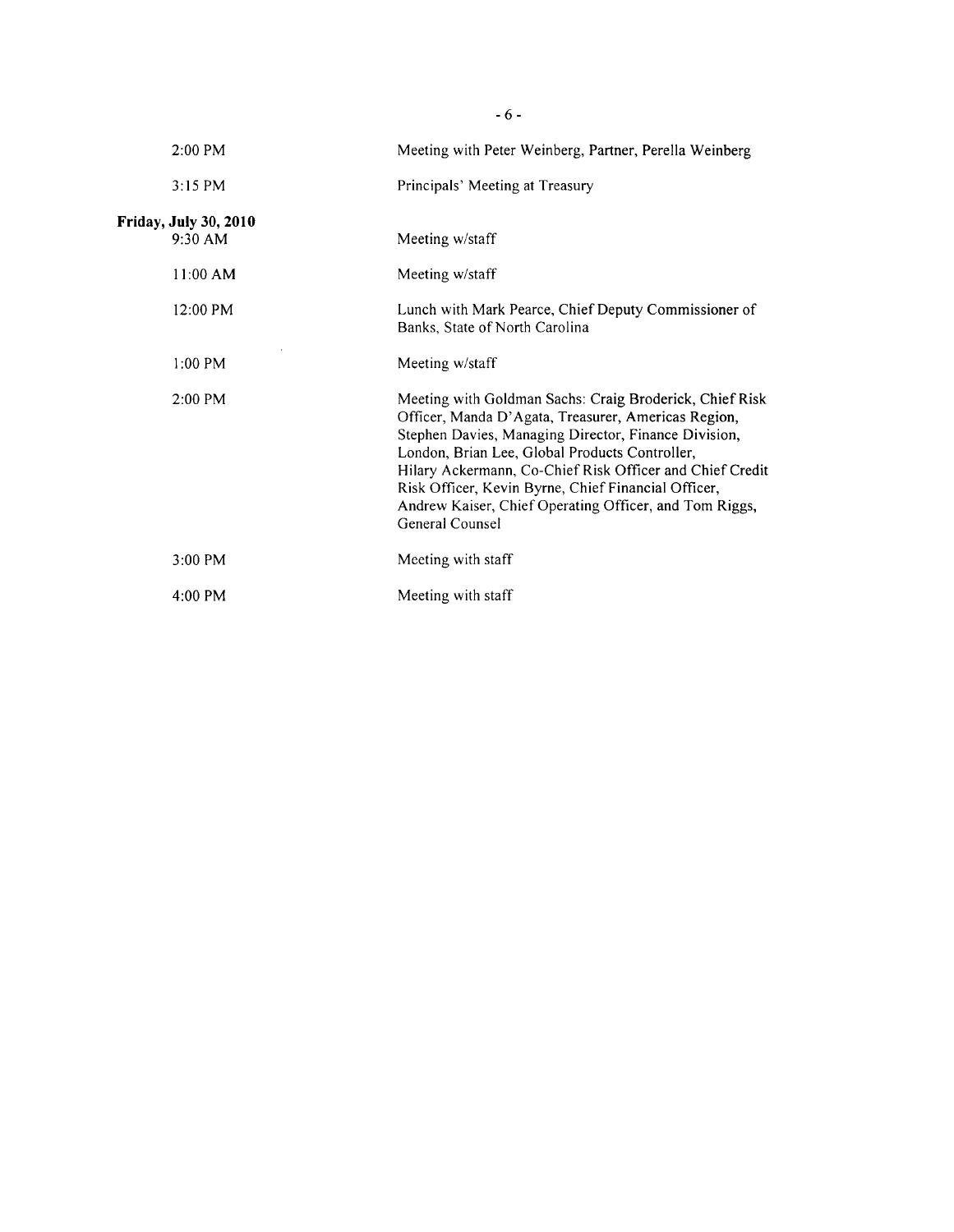## CHAIRMAN BAIR'S SCHEDULE August 2010

| Monday, August 2, 2010<br>9:30 AM    | Meeting w/staff                              |
|--------------------------------------|----------------------------------------------|
| 10:00 AM                             | Meeting w/staff                              |
| 11:00 AM                             | Telephone Interview with Wall Street Journal |
| 1:30 PM                              | Meeting w/staff                              |
| 2:00 PM                              | Meeting w/staff                              |
| 2:30 PM                              | Meeting w/staff                              |
| 3:00 PM                              | Meeting w/staff                              |
| 3:30 PM                              | Meeting w/staff                              |
| 4:00 PM                              | Meeting w/staff                              |
| Tuesday, August 3, 2010<br>8:30 AM   | Meeting w/staff                              |
| 10:00 AM                             | Meeting w/staff                              |
| 11:00 AM                             | Meeting w/staff                              |
| 11:30 AM                             | Meeting w/staff                              |
| 1:30 PM                              | Meeting w/staff                              |
| 2:00 PM                              | Meeting w/staff                              |
| 2:30 PM                              | Meeting w/staff                              |
| 3:00 PM                              | Meeting w/staff                              |
| 4:00 PM                              | Meeting w/staff                              |
| Wednesday, August 4, 2010<br>9:30 AM | Meeting w/staff                              |
| 2:30 PM                              | Meeting w/staff                              |
| 3:00 PM                              | Meeting w/staff                              |
| 4:00 PM                              | Meeting w/staff                              |
| 4:30 PM                              | Meeting w/staff                              |
| 6:00 PM                              | Telephone call with Washington Post          |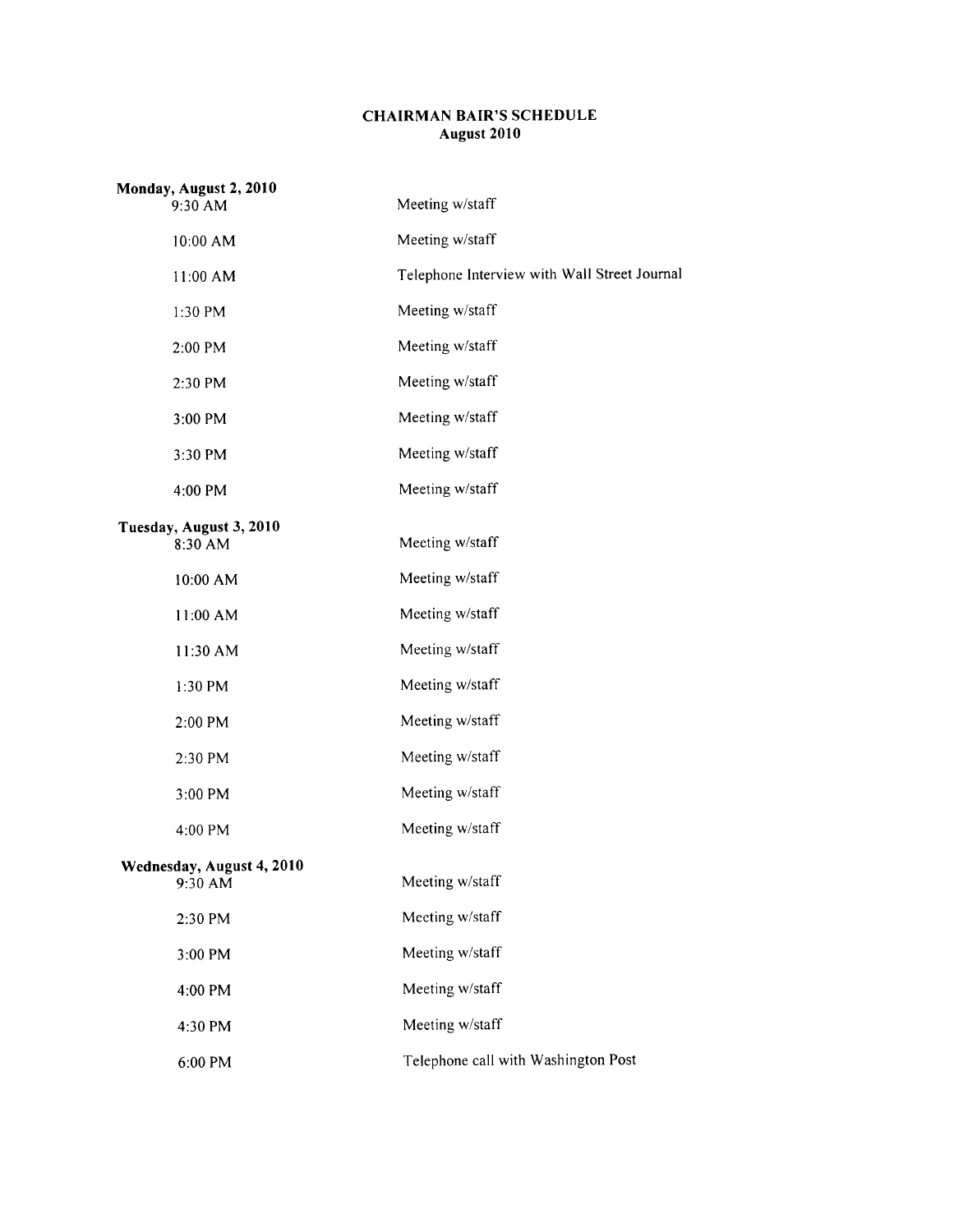| Thursday, August 5, 2010<br>9:00 AM | Meeting w/staff                                                                                                                                   |
|-------------------------------------|---------------------------------------------------------------------------------------------------------------------------------------------------|
| 10:00 AM                            | Conference call with Lord Adair Turner, Chairman<br>Financial Services Authority                                                                  |
| 10:45 AM                            | Telephone call with Advisory Committee on<br><b>Community Banking</b>                                                                             |
| 11:30 AM                            | Telephone call with Wayne Abernathy, American<br><b>Bankers Association</b>                                                                       |
| 12:00 PM                            | Meeting w/staff                                                                                                                                   |
| $1:00$ PM                           | Meeting w/staff                                                                                                                                   |
| 2:00 PM                             | Meeting w/staff                                                                                                                                   |
| 3:30 PM                             | Meeting w/staff                                                                                                                                   |
| 4:30 PM                             | Meeting w/staff                                                                                                                                   |
| Friday, August 6, 2010<br>9:00 AM   | Meeting w/staff                                                                                                                                   |
| 9:45 AM                             | Meeting w/staff                                                                                                                                   |
| 10:00 AM                            | Weekly Principals' Conference Call with OCC, OTS<br>and FRB                                                                                       |
| 12:00 PM                            | Lunch w/staff                                                                                                                                     |
| 1:30 PM                             | Briefing w/staff                                                                                                                                  |
| 2:30 PM                             | Meeting with Secretary Geithner, Treasury                                                                                                         |
| 4:00 PM                             | Telephone call with:<br>Center for Responsible Lending<br>National Consumer Law Center<br>Consumer Federation of America<br>Pew Charitable Trusts |
| Monday, August 9, 2010<br>9:30 AM   | Meeting w/staff                                                                                                                                   |
| 10:00 AM                            | Meeting w/staff                                                                                                                                   |
| 11:00 AM                            | Briefing w/staff                                                                                                                                  |
| 1:15 PM                             | Briefing w/staff                                                                                                                                  |
| 2:15 PM                             | Briefing w/staff                                                                                                                                  |
| 3:30 PM                             | Telephone interview with USA Today                                                                                                                |

 $- 2 -$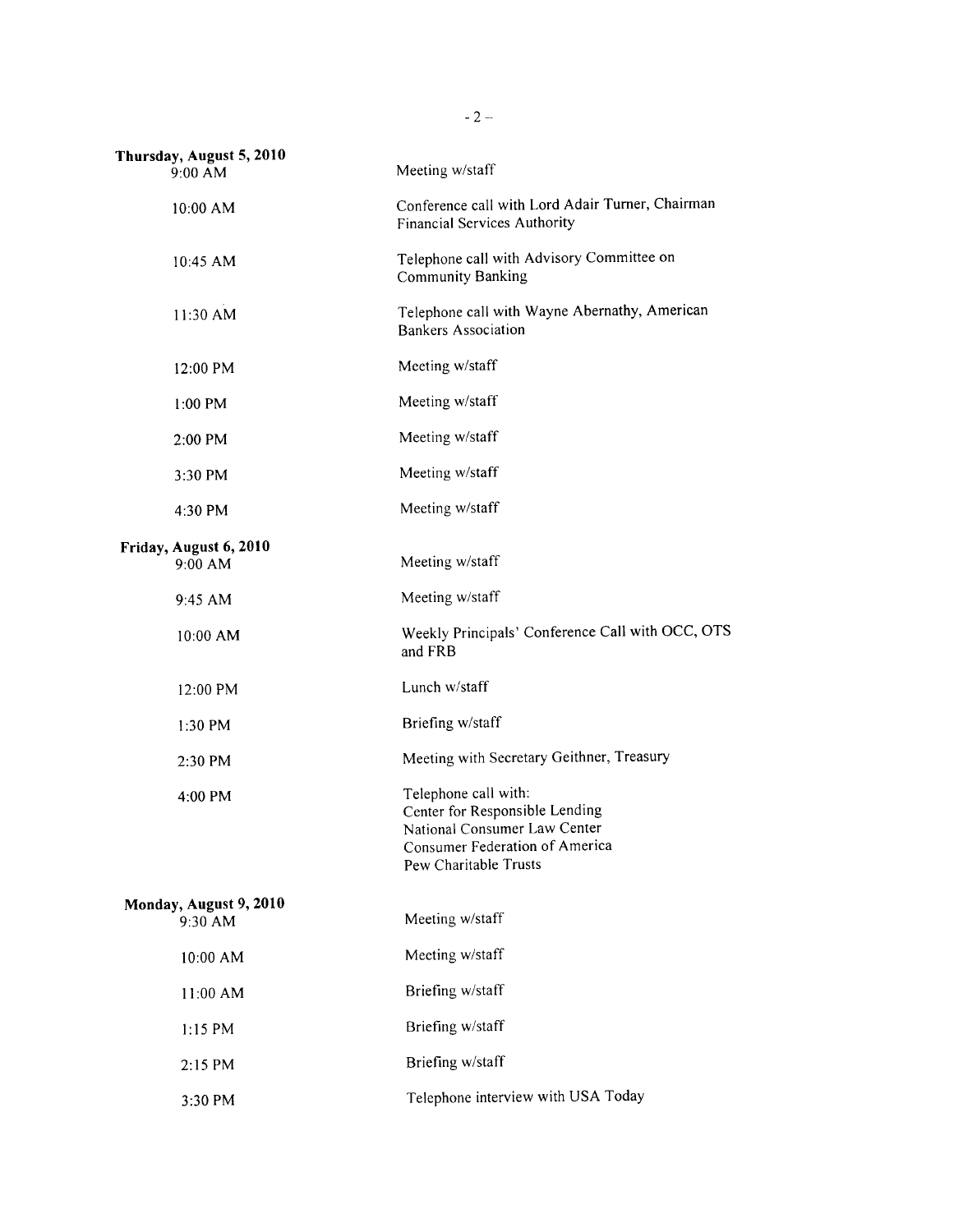| 4:00 PM                               | Meeting w/staff                                                                                                                         |  |
|---------------------------------------|-----------------------------------------------------------------------------------------------------------------------------------------|--|
| Tuesday, August 10, 2010<br>10:00 AM  | FDIC Board Meeting                                                                                                                      |  |
| 12:00 PM                              | Lunch with Comptroller Dugan and FDIC Board Members                                                                                     |  |
| $1:00$ PM                             | Meeting w/staff                                                                                                                         |  |
| 2:00 PM                               | Telephone call w/staff                                                                                                                  |  |
| 2:10 PM                               | Meeting w/staff                                                                                                                         |  |
| 3:00 PM                               | Meeting w/staff                                                                                                                         |  |
| 4:00 PM                               | Telephone call with John Stumpf, President and CEO,<br>Wells Fargo and Company                                                          |  |
| 4:15 PM                               | Meeting w/staff                                                                                                                         |  |
| Wednesday, August 18, 2010<br>7:30 AM | Travel to Bangor, Maine                                                                                                                 |  |
| 9:30 AM                               | Meeting at Senator Collins' District Office, 200 Harlow Street,<br>Room 204, Bangor, Maine (R-ME)                                       |  |
| 10:00 AM                              | Meeting with Presidents of Maine's Banks at Husson University,<br>Dyke Center for Family Business, One College Circle,<br>Bangor, Maine |  |
| $11:15 AM - 12:00 PM$                 | Meeting with Editorial Board of Bangor Daily News,<br>491 Maine Street, Bangor, Maine                                                   |  |
| 12:00 PM                              | Lunch with Senator Collins,<br>Bangor, Maine                                                                                            |  |
| 1:30 PM                               | Conference Call                                                                                                                         |  |
| 2:30 PM                               | Travel to Airport                                                                                                                       |  |
| Monday, August 30, 2010               |                                                                                                                                         |  |
| 10:00 AM                              | Meeting w/staff                                                                                                                         |  |
| 11:00 AM                              | Meeting w/staff                                                                                                                         |  |
| 2:00 PM                               | Meeting with Vice Chairman Gruenberg                                                                                                    |  |
| 3:00 PM                               | Meeting w/staff                                                                                                                         |  |
| 4:00 PM                               | Meeting w/staff                                                                                                                         |  |
| Tuesday, August 31, 2010<br>8:30 AM   | Meeting w/staff                                                                                                                         |  |

- 3 -

 $\label{eq:2.1} \frac{1}{\sqrt{2}}\int_{0}^{\infty}\frac{1}{\sqrt{2\pi}}\left(\frac{1}{\sqrt{2\pi}}\right)^{2\alpha} \frac{1}{\sqrt{2\pi}}\int_{0}^{\infty}\frac{1}{\sqrt{2\pi}}\left(\frac{1}{\sqrt{2\pi}}\right)^{\alpha} \frac{1}{\sqrt{2\pi}}\frac{1}{\sqrt{2\pi}}\int_{0}^{\infty}\frac{1}{\sqrt{2\pi}}\frac{1}{\sqrt{2\pi}}\frac{1}{\sqrt{2\pi}}\frac{1}{\sqrt{2\pi}}\frac{1}{\sqrt{2\pi}}\frac{1}{\sqrt{2\pi}}$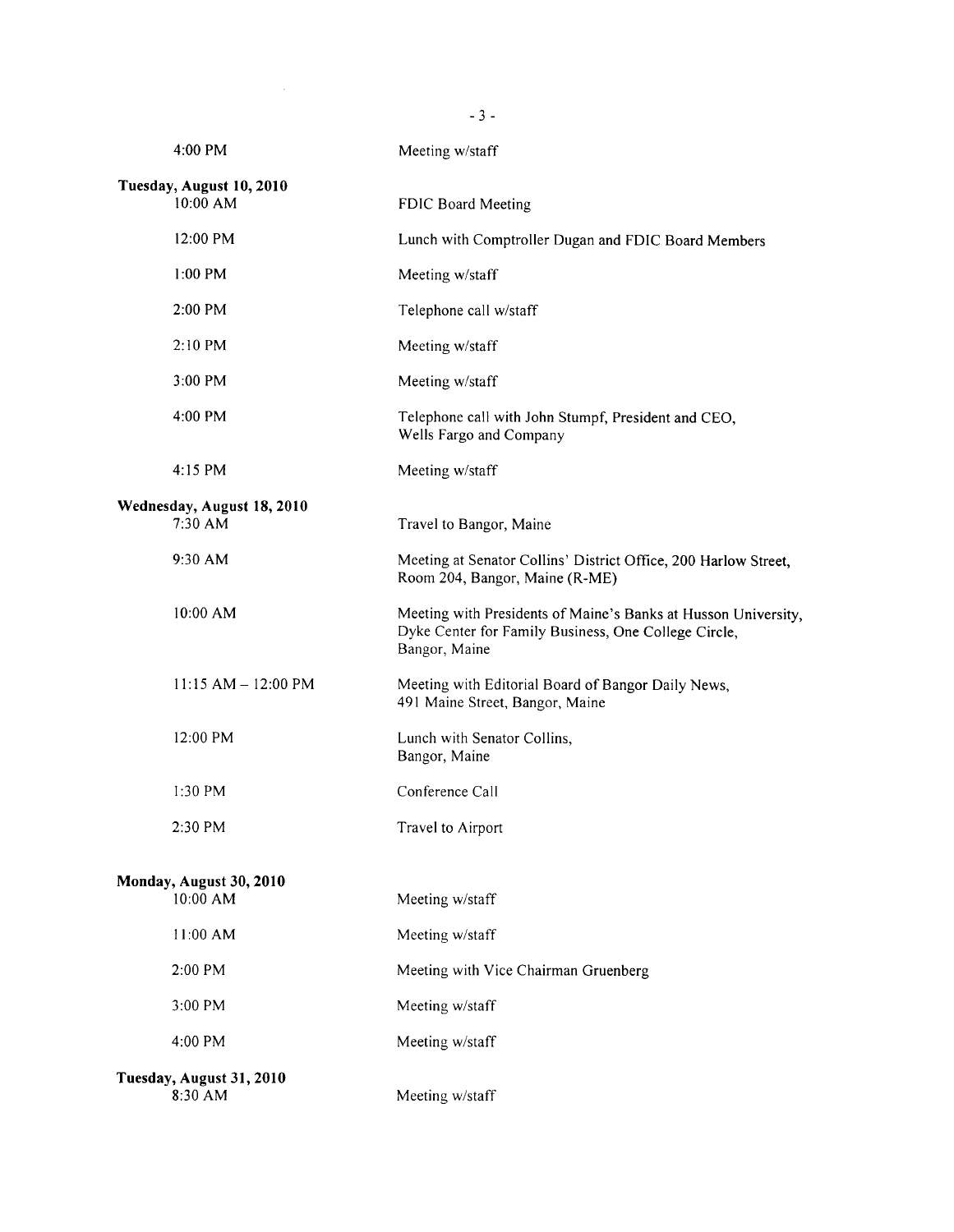| $10:00$ AM         | Quarterly Banking Profile Press Conference |
|--------------------|--------------------------------------------|
| $12:14 \text{ PM}$ | <b>OBP</b> Interview                       |
| $1:00 \text{ PM}$  | FDIC Capital Markets Roundtable            |

 $-4-$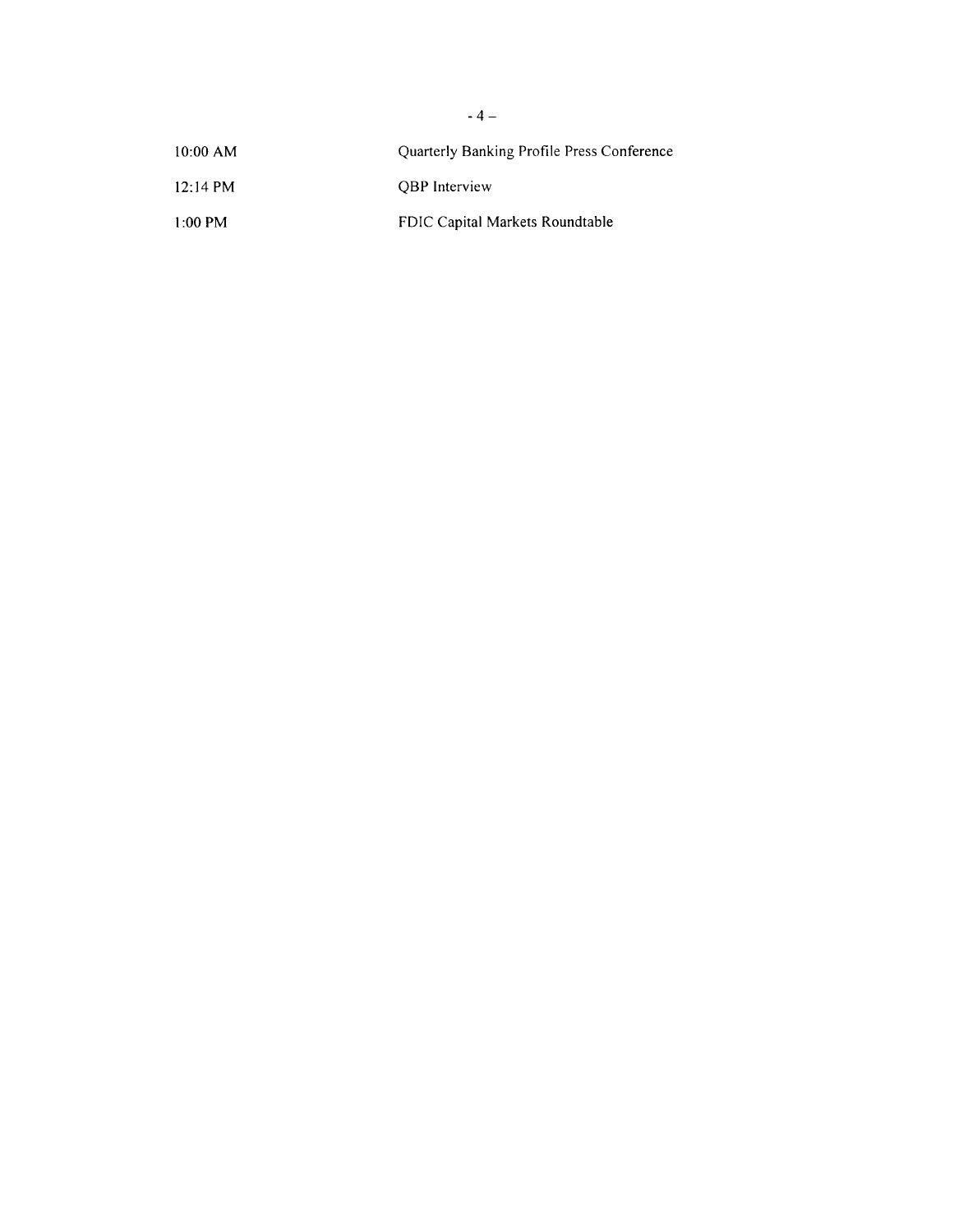## CHAIRMAN BAIR'S SCHEDULE September 2010

| Wednesday, September 1, 2010<br>10:00 AM | Meeting w/staff                                                                         |
|------------------------------------------|-----------------------------------------------------------------------------------------|
| 11:00 AM                                 | Meeting w/staff                                                                         |
| 12:00 PM                                 | Lunch with Acting Comptroller John Walsh                                                |
| 1:00 PM                                  | Meeting w/staff                                                                         |
| 1:30 PM                                  | Meeting w/staff                                                                         |
| 2:00 PM                                  | Meeting w/staff                                                                         |
| 3:00 PM                                  | Meeting w/staff                                                                         |
| Thursday, September 2, 2010<br>9:00 AM   | Meeting w/staff                                                                         |
| 11:30AM                                  | Financial Crisis Inquiry Commission Hearing<br>Room 538, Dirksen Senate Office Building |
| 3:00 PM                                  | Meeting w/staff                                                                         |
| $4:15$ PM                                | Principals' Meeting at Treasury                                                         |
| Friday, September 3, 2010<br>10:00 AM    | Meeting w/staff                                                                         |
| 11:15 AM                                 | Meeting w/staff                                                                         |
| 1:00 PM                                  | Meeting w/staff                                                                         |
| Tuesday, September 7, 2010<br>9:00 AM    | Meeting with Patrick Raaflaub, CEO, and Eva Huepkes<br>FINMA Delegation                 |
| 9:30 AM                                  | Meeting w/staff                                                                         |
| 10:00 AM                                 | Meeting w/staff                                                                         |
| 11:00 AM                                 | Meeting with Director Curry                                                             |
| 1:00 PM                                  | Meeting w/staff                                                                         |
| 1:30 PM                                  | Meeting w/staff                                                                         |
| 2:00 PM                                  | Meeting w/staff                                                                         |
| 3:00 PM                                  | Meeting with Cory Stefanson                                                             |
| 4:15 PM                                  | Telephone call with Wall Street Journal                                                 |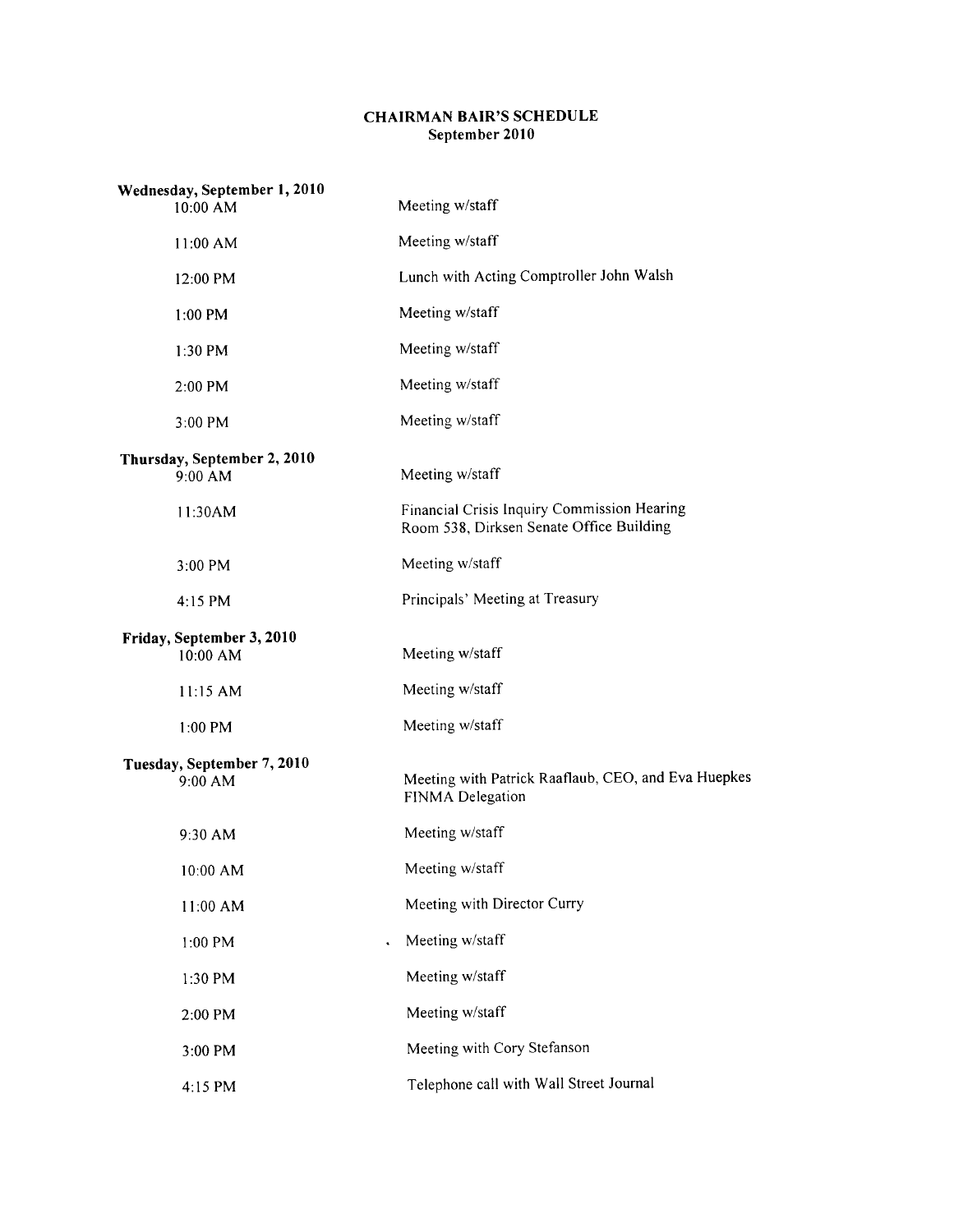| $-2-$                                   |                                                                                                                 |  |
|-----------------------------------------|-----------------------------------------------------------------------------------------------------------------|--|
| 4:30 PM                                 | Meeting w/staff                                                                                                 |  |
| 6:00 PM                                 | Reception and dinner for Mike Bradfield                                                                         |  |
| Wednesday, September 8, 2010<br>8:15 AM | Meeting w/staff                                                                                                 |  |
| 9:00 AM                                 | Meeting w/staff                                                                                                 |  |
| 1:30 PM                                 | Telephone call with Chairman Gary Gensler, CFTC                                                                 |  |
| 2:00 PM                                 | Meeting with Vice Chairman Gruenberg                                                                            |  |
| 3:00 PM                                 | Meeting w/staff                                                                                                 |  |
| 3:30 PM                                 | Meeting w/staff                                                                                                 |  |
| 5:30 PM                                 | Interview with Larry Kudlow, CNBC                                                                               |  |
| Thursday, Sept ember 9, 2010<br>8:15 AM | Meeting w/staff                                                                                                 |  |
| 9:00 AM                                 | Telephone call with Hal Scott, Council on<br>Global Financial Regulation                                        |  |
| 9:30 AM                                 | Meeting w/staff                                                                                                 |  |
| 10:00 AM                                | Meeting w/staff                                                                                                 |  |
| 10:30 AM                                | Meeting w/staff                                                                                                 |  |
| 11:00 AM                                | Meeting w/staff                                                                                                 |  |
| 12:00 PM                                | Meeting w/staff                                                                                                 |  |
| 1:00 PM                                 | Meeting w/staff                                                                                                 |  |
| 2:00 PM                                 | Interview with Reshma Kapadia, Staff Writer, Smart Money                                                        |  |
| 2:30 PM                                 | Meeting w/staff                                                                                                 |  |
| 5:30 PM                                 | <b>Travel to Brussels</b>                                                                                       |  |
| Friday, September 10, 2010<br>All Day   | <b>Brussels</b>                                                                                                 |  |
| 1:00 PM                                 | European Commission Roundtable on Debt Windown<br>as a Resolution Tool, 200 Rue de la Loi,<br>Brussels, Belgium |  |
| Saturday, September 11, 2010            | Basel, meeting with Group Governors and Heads of<br>Supervision                                                 |  |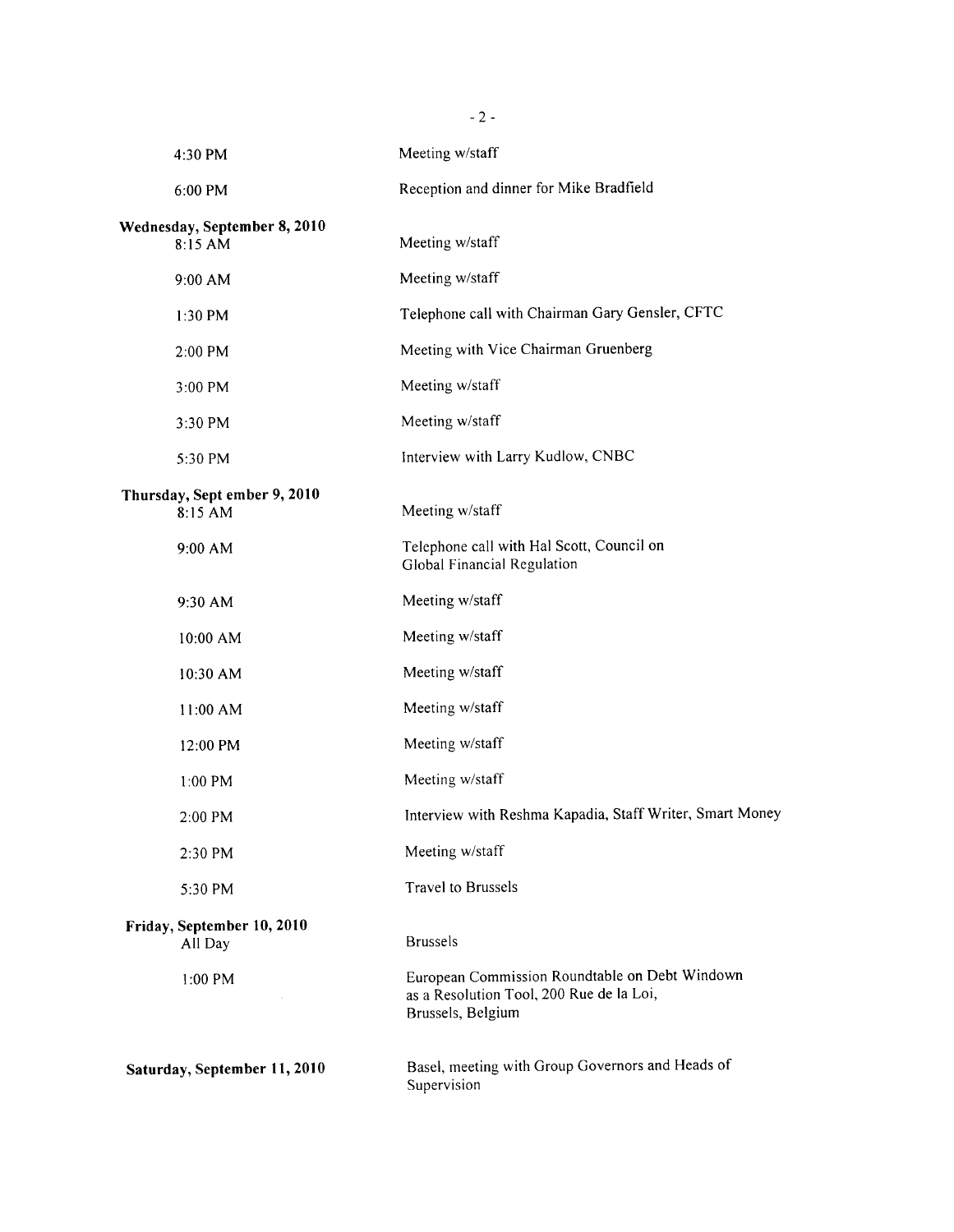| Sunday, September 12, 2010                 | Basel, meeting with Group Governors and Heads of<br>Supervision                            |
|--------------------------------------------|--------------------------------------------------------------------------------------------|
| Monday, September 13, 2010                 | Basel, meeting with FSB Steering Committee                                                 |
| Tuesday, September 14, 2010                | Travel from Basel to Mobile, Alabama                                                       |
| Wednesday, September 15, 2010<br>$9:45$ AM | Keynote Address: "FDIC Banking and Credit Markets"<br>Renaissance Hotel Moonlight Ballroom |
| 11:30 AM                                   | Luncheon, Renaissance Hotel Ashland Boardroom                                              |
| $1:00$ PM                                  | Meeting with 25 Alabama Bankers<br>Moonlight Ballroom, Salons D and E                      |
| 2:30 PM                                    | Courtesy Meeting with Region's Bank CEO Grayson Hall                                       |
| 3:00 PM                                    | Editorial Board Meeting with the Mobile Press Register<br>401 North Water Street           |
| Thursday, September 16, 2010<br>8:30 AM    | Meeting with Mayor Craft and City Councilman Jason Dyken                                   |
| 9:00 AM                                    | Meeting with Bank Examiners                                                                |
| 1:30 PM                                    | Travel back to Washington, D.C.                                                            |
| Friday, S eptember 17, 2010<br>11:00 AM    | Meeting w/staff                                                                            |
| $1:00$ PM                                  | Meeting w/staff                                                                            |
| Monday, September 20, 2010<br>9:00 AM      | Meeting w/staff                                                                            |
| $9:30$ AM                                  | Meeting w/staff                                                                            |
| 10:00 AM                                   | Meeting w/staff                                                                            |
| 11:00 AM                                   | Meeting w/staff                                                                            |
| 1:00 PM                                    | Reuters Summit, 1333 H Street, NW                                                          |
| 2:30 PM                                    | Meeting w/staff                                                                            |
| 3:15 PM                                    | Meeting with Vice Chairman Gruenberg                                                       |
| 4:00 PM                                    | Meeting w/staff                                                                            |
| Tuesday, September 21, 2010                |                                                                                            |
| 8:15 AM                                    | Meeting w/staff                                                                            |

- 3 -

 $\sim 10^{11}$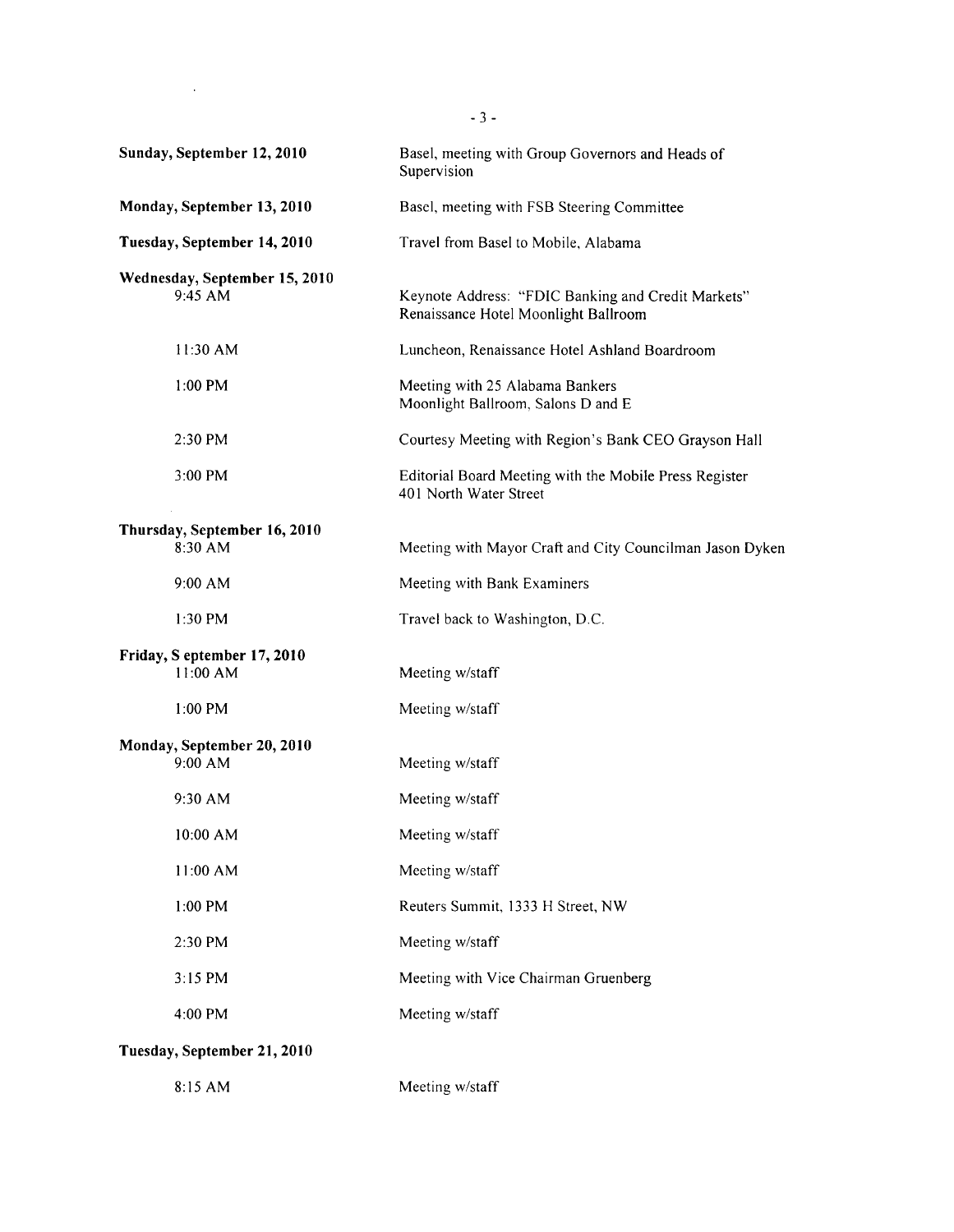| $9:00$ AM                                 | Meeting w/staff                                                                  |
|-------------------------------------------|----------------------------------------------------------------------------------|
| 10:00 AM                                  | Call with British Broadcasting Corporation                                       |
| $10:45$ AM                                | CGI Prep Call with Ruth Coxeter with CNBC                                        |
| 11:00 AM                                  | Meeting with Jose Cisneros, Treasurer, City and<br>County of San Francisco, CA   |
| 12:00 PM                                  | Meeting w/staff                                                                  |
| $2:30$ PM                                 | Meeting w/staff                                                                  |
| 3:00 PM                                   | Meeting with Chairman Gensler, CFTC                                              |
| $4:00$ PM                                 | Interview with Sheila Crowley, National Low Income<br>Housing Coalition          |
| 5:00 PM                                   | Meeting with Vice Chairman Gruenberg                                             |
| Wednesday, September 22, 2010<br>8:15 AM  | Meeting w/staff                                                                  |
| 9:00 AM                                   | Meeting with Steve Bartlett, President and CEO,<br>Financial Services Roundtable |
| 10:00 AM                                  | Meeting w/staff                                                                  |
| 10:30 AM                                  | Meeting w/staff                                                                  |
| 11:00 AM                                  | Meeting w/staff                                                                  |
| 12:00 PM                                  | Travel to New York                                                               |
| 5:00 PM                                   | Clinton Global Initiative                                                        |
| Thursday, September 23, 2010<br>$1:00$ PM | Travel to DC                                                                     |
| Friday, September 24, 2010<br>8:15 AM     | Meeting w/staff                                                                  |
| 9:00 AM                                   | Meeting w/staff                                                                  |
| 10:00 AM                                  | Meeting w/staff                                                                  |
| 12:00 PM                                  | Lunch with Acting Director Bowman                                                |
| 1:00 PM                                   | Meeting w/staff                                                                  |
| 2:30 PM                                   | Meeting w/staff                                                                  |

- 4 -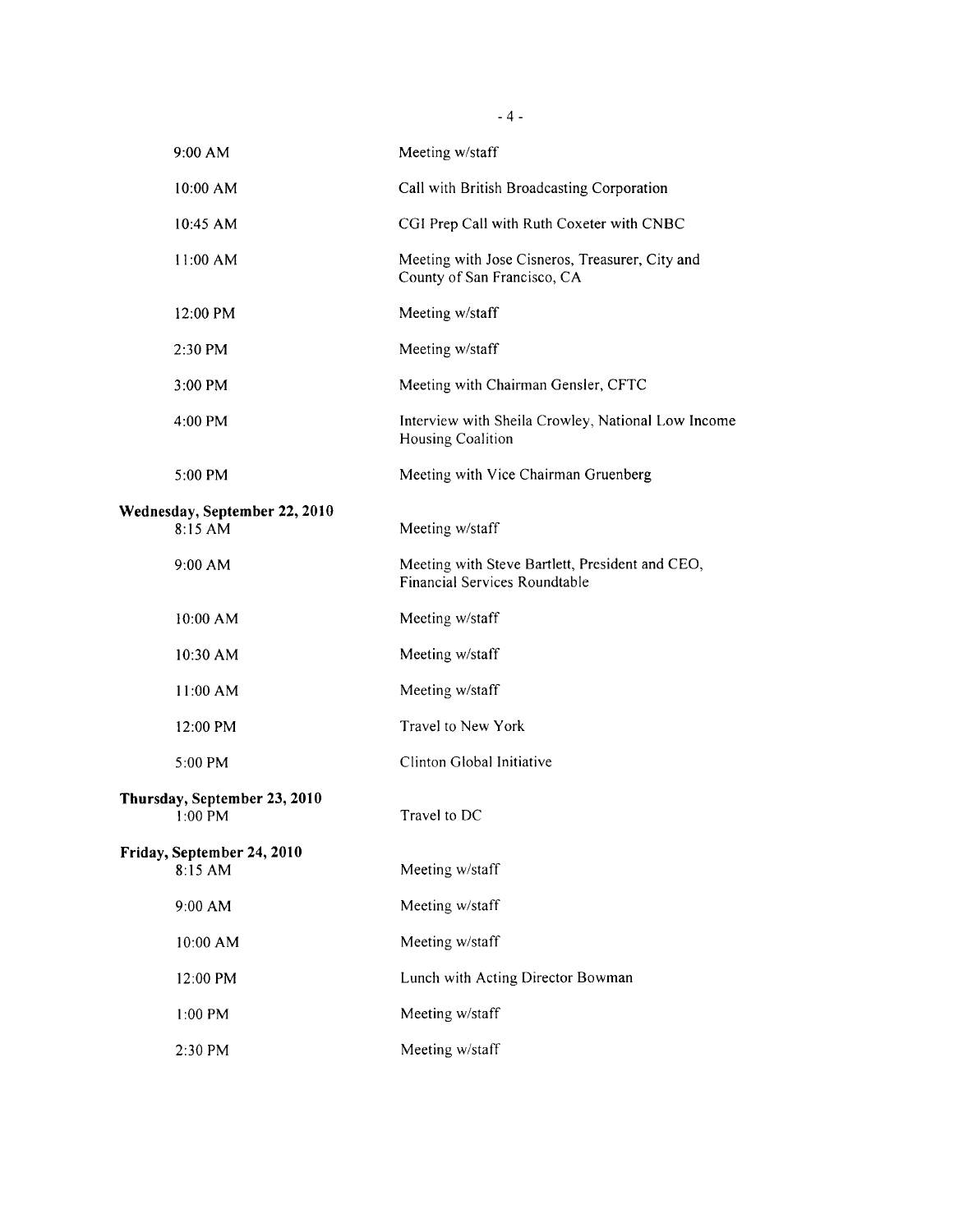| 3:30 PM                                   | Meeting w/staff                                                                                               |
|-------------------------------------------|---------------------------------------------------------------------------------------------------------------|
| Monday, September 27, 2010<br>10:30 AM    | FDIC Board Meeting                                                                                            |
| $1:30$ PM                                 | Meeting w/staff                                                                                               |
|                                           |                                                                                                               |
| 2:00 PM                                   | Meeting w/staff                                                                                               |
| 3:00 PM                                   | Meeting with Vice Chairman Gruenberg                                                                          |
| 4:00 PM                                   | Meeting w/staff                                                                                               |
| Tuesday, September 28, 2010<br>9:00 AM    | Meeting w/staff                                                                                               |
| 9:30 AM                                   | Meeting w/staff                                                                                               |
| 10:00 AM                                  | Meeting w/staff                                                                                               |
| 12:00 PM                                  | Meeting w/staff                                                                                               |
| $1:00$ PM                                 | Meeting w/staff                                                                                               |
| 2:30 PM                                   | Meeting with Jim Aramanda, CEO, Joe Dillion, Vice President.<br>The Clearing House Trade Association          |
| 3:30 PM                                   | Meeting with Director Curry                                                                                   |
| 4:30 PM                                   | Meeting with George Andrews, Capital City Bank                                                                |
| 5:00 PM                                   | Interview with Wall Street Journal                                                                            |
| 5:45 PM                                   | Meeting with Secretary Geithner, Treasury                                                                     |
| Wednesday, September 29, 2010<br>11:00 AM | Interview with MarketPlace Radio                                                                              |
| 11:30 AM                                  | Meeting with Elizabeth Warren                                                                                 |
| 1:00 PM                                   | Meeting w/staff                                                                                               |
| 3:00 PM                                   | Telephone Call with Governor Tarullo                                                                          |
| 4:00 PM                                   | Meeting with Congressional Asian Pacific American Caucus<br>Room H-122, The Capitol                           |
| September 30, 2010<br>8:30 AM             | Meeting w/staff                                                                                               |
| 9:45 AM                                   | Senate Banking Committee Hearing on Implementation of<br>Dodd-Frank, Room 538, Dirksen Senate Office Building |
| 2:00 PM                                   | Meeting with John Courson CEO, Mortgage Bankers                                                               |

 $-5 -$